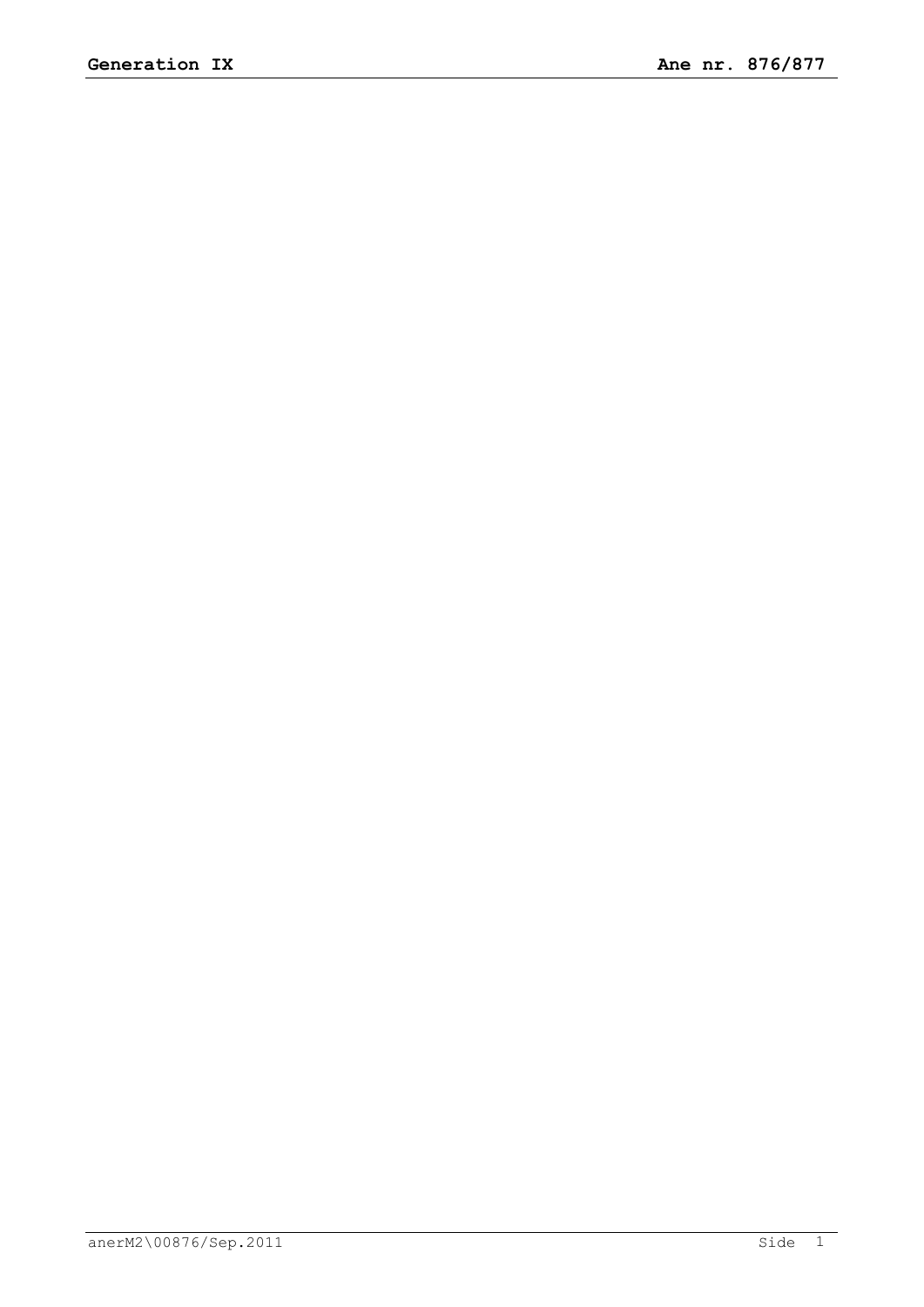

ADRIEN MAES & MARIE DE JONGHE

**Adrien Maes** er født i 1670 i Temse som søn af Pierre Maes og Anna Smet.

**Marie De Jonghe** er født i 1678 i Temse som datter af Jan De Jonghe og Beatrix Van Strijdonck.

**Adrien Maes og Marie De Jonghe** bliver gift i 1699. De bosætter sig i Temse. Her får de mindst 3 børn i tidsrummet fra 1700 til 1711. Adrien Maes dør i Temse i 1745, Marie De Jonghe samme sted i 1748.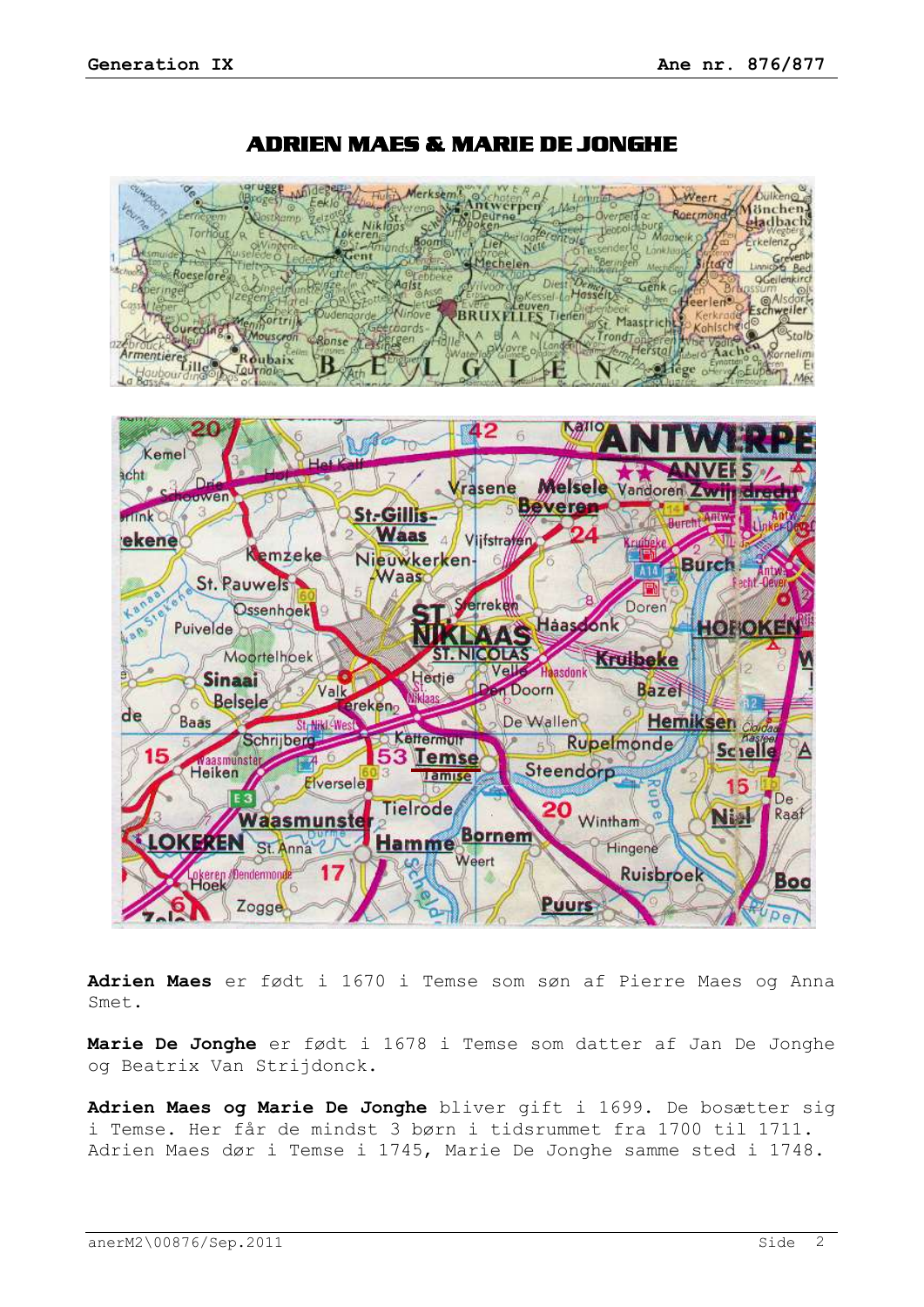## **Tidsbillede**



I Adrien Maes og Marie De Jonghe´s levetid skete der et par grænseændringer ved Belgiens sydlige grænse.

Tabet af landsdelen Artois med byen Lille i Flandern samt Hainaut kom til at vare indtil slutningen af århundredet, hvor grænsen kom til at ligge nogenlunde dèr, hvor den befinder sig i dag.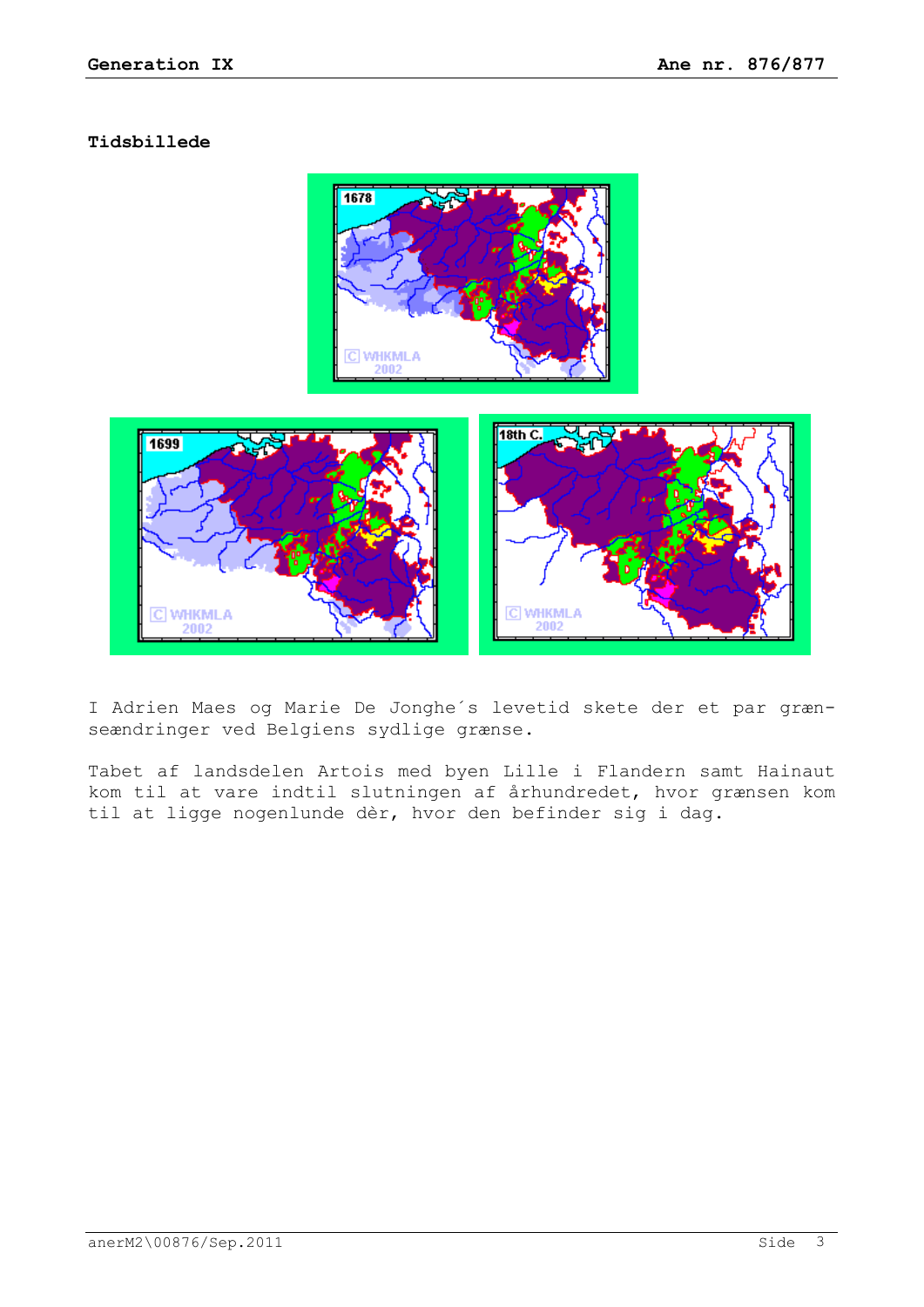## **Adrien Maes og Marie De Jonghe**

Adrien og Marie bliver gift i 1699, han 29 og hun 21 år gammel, i Temse kirke:



De bosætter sig i De Broeck Cruysstraet i Temse. Her får de mindst følgende børn: 1. 1705, 14.apr. – **Pierre/Petrus Maes** 2. 1707, 9.jul. – George/Judocus Maea 3. 1710, 1.jul. – Barbe/Barbara Maes.

Datteren Barbe gifter sig i 1734 med Thomas Meuleman.

Sønnen Pierre Maes (ane nr. 438) gifter sig i 1736 med Barbe Van Vauw (ane nr. 439). De får følgende 3 børn i henholdsvis Bazel og Haasdonk: Marie Thérése -, Anne Françoise - og Pierre Jean Maes.

Sønnen George Maes gifter sig i 1749 med Anne Catharine Smet.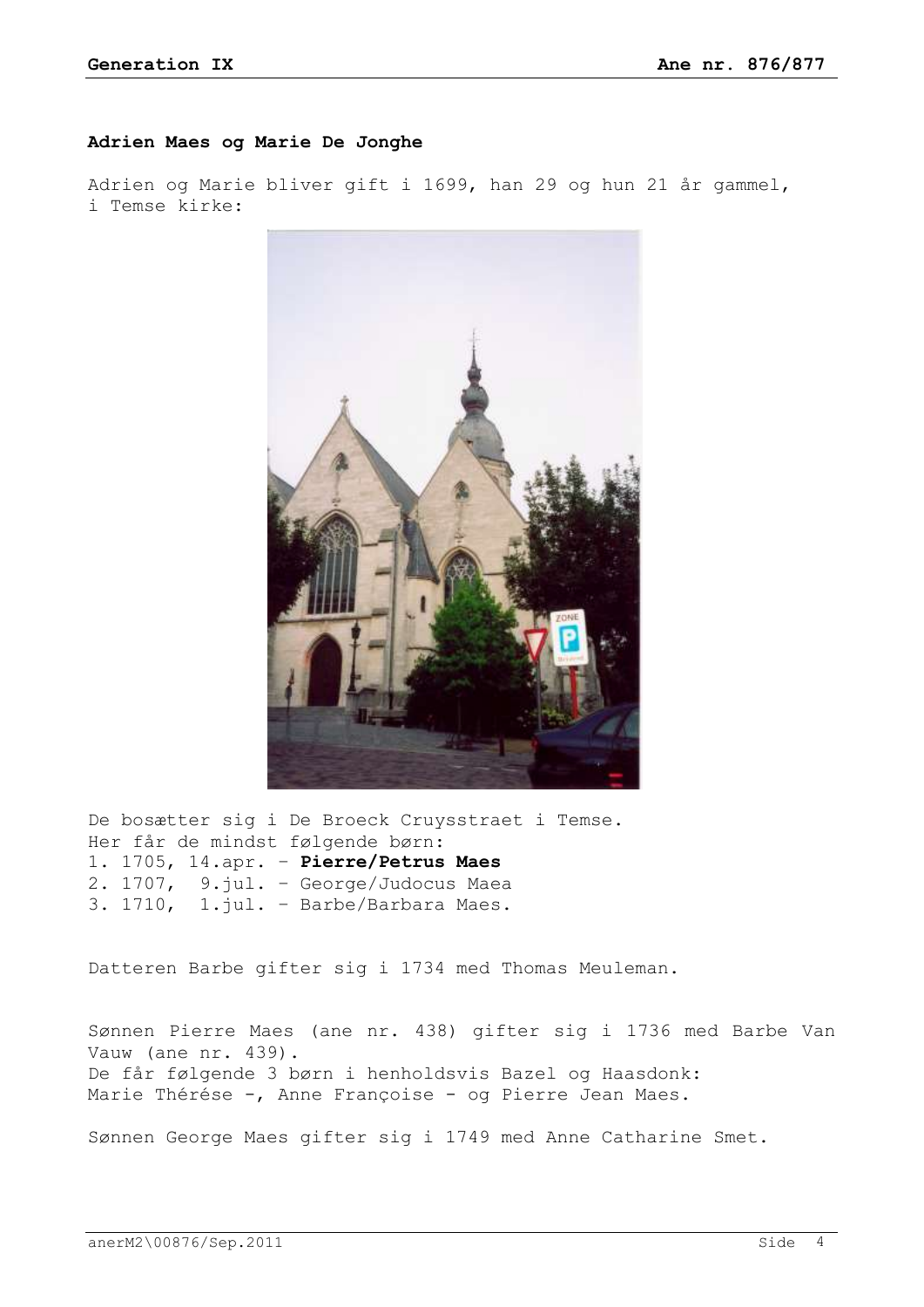Adrien Maes dør i Temse i 1745, 75 år gammel.

Marie De Jonghe dør i Temse 3 år senere, i 1748, 70 år gammel.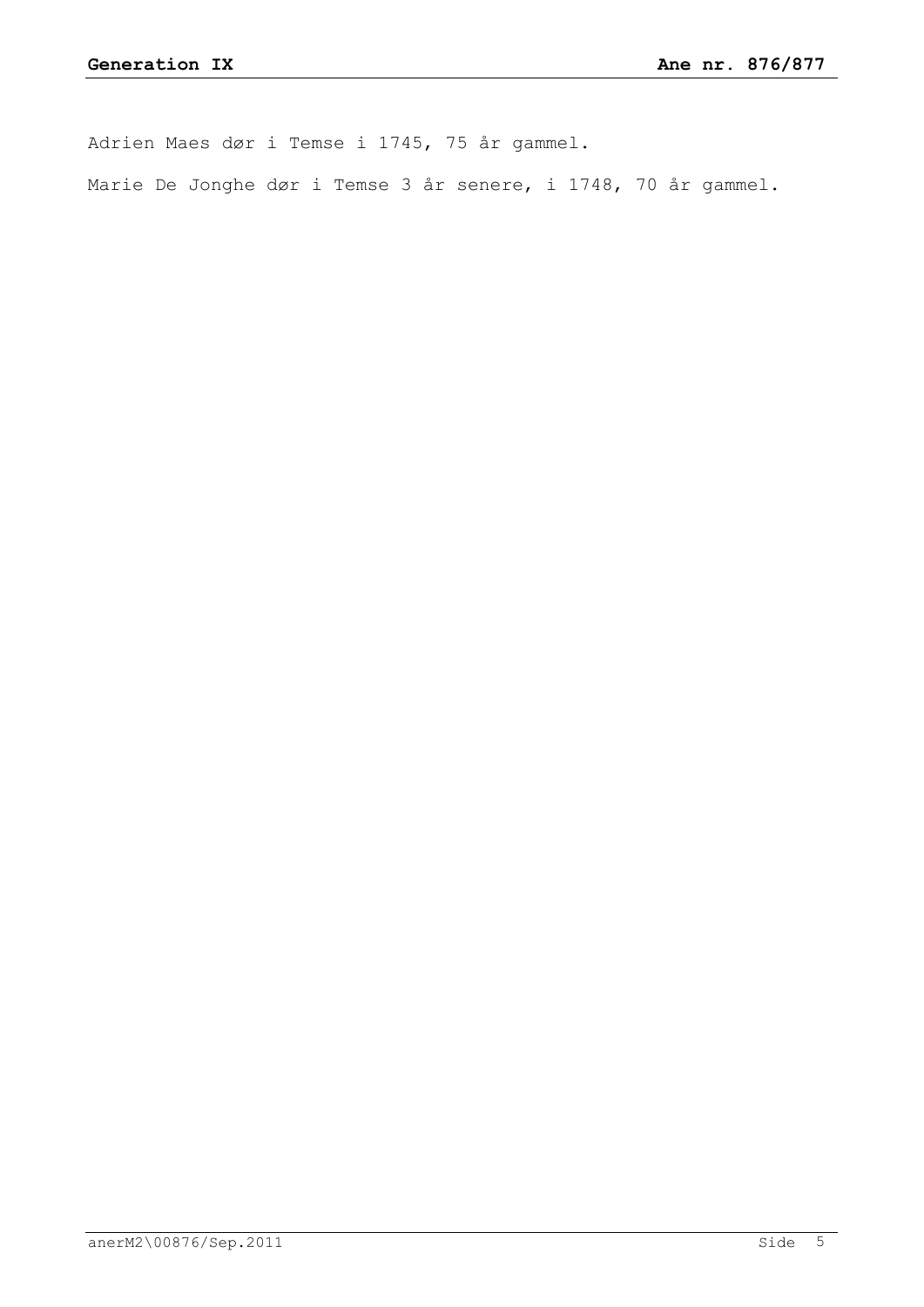## **Kildemateriale**

Kildemateriale 1: Kirkebøger for Temse sogn.

Alle tekster er på latin.

Adrien og Marie´s bryllup: 1699, 27.sep. matr. Adrianus Maes et Maria de Jonghe. Testes: Joannes Maes et Daniel Vernimmen.

Sønnen Pierre´s dåb: 1705, 14.apr. baptizavi Petrus, filius Adrianus Maes et Maria de Jonghe. Susc.: Petrus Stoop et Catherine de Jonghe.